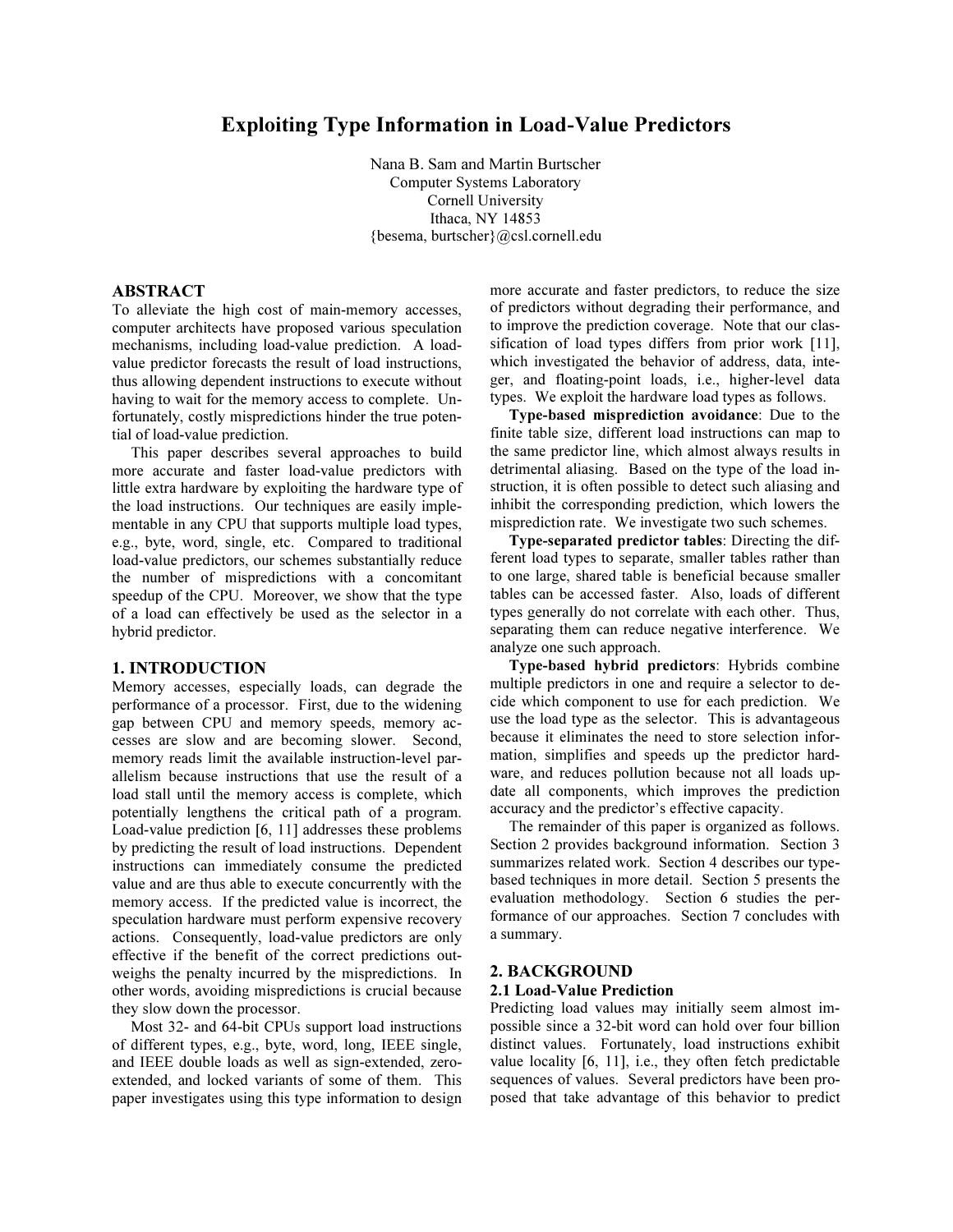load values before they are fetched from memory. We apply our type-based techniques to the following three predictors, which we believe to be representative in complexity and performance of many previously proposed predictors.

The *last value* predictor (LV) [6, 11, 16] predicts that a load instruction will load the same value it did the previous time it executed. LV can only predict sequences of repeating values.

The stride 2-delta predictor (ST2D) [16] remembers the last value for each load (like LV) but also maintains a stride, which is the difference between the last two loaded values. To make a prediction, ST2D adds the stride to the last value. When a load is completed, ST2D updates the last value but only updates the stride if it has encountered the same stride twice in a row, which enhances the performance [16]. ST2D can predict sequences with zero and non-zero strides.

The third order differential finite context method predictor (DFCM3) [7] computes a hash value out of the difference between the last three loaded values to index the predictor's second-level table [13, 14, 15]. This table stores the strides that followed previously seen sequence of three consecutive strides. Since the table is shared, load instructions can communicate information to one another in this predictor. Hence, after observing a sequence of load values, DFCM3 can predict any load that loads the same sequence or a different sequence with the same strides.

## 2.2 Confidence Estimation

Because making no prediction and waiting for the memory access to complete is faster than making an incorrect prediction and having to recover from it, most load-value predictors in the literature include a confidence estimator. Confidence estimators inhibit predictions that are likely to be incorrect [5, 11, 13, 14] and thus reduce the number of mispredictions and the associated recovery cost, which improves the predictor's overall performance.

The most frequently used confidence estimator, the bimodal confidence estimator [11, 13, 14], is based on saturating up/down counters and has four parameters: a maximum, a threshold, a penalty, and an award. The maximum is the upper bound of the counter (the minimum is always zero). A prediction is made only if the count is equal to or above the threshold. When an unpredictable value is encountered, the counter is decremented by the penalty; otherwise it is incremented by the award.

# 3. RELATED WORK

Lipasti et al. [11] investigated how predictable different kinds of load instructions are. They found that while all loads are value predictable to a degree, address loads have slightly better value locality than data loads, instruction address loads hold an edge over data address loads, and integer values are more predictable than floating-point values. We take advantage of the differences in predictability by separating loads by their hardware type rather than by their kind.

Gonzalez and Gonzalez [8] found that the benefit of data value prediction increases significantly as the instruction window size grows, indicating that value prediction is likely to play an important role in future processors. Moreover, they observed an almost linear correlation between the number of correctly predicted instructions and the resulting performance improvement, emphasizing the need for more accurate prediction approaches, which our techniques offer.

One result of Sazeides and Smiths's work [17] is that over half of the mispredicted branches have predictable input values, implying that a side effect of accurate value prediction should be improved branch prediction. Gonzalez and Gonzalez proposed predictor implementations to take advantage of this correlation [9]. Sodani and Sohi [19] build on the Gonzalez studies. They found, among other things, that resolving branches using predicted operands is only beneficial in the presence of low value misprediction rates, which our approaches provide.

Calder et al. [5] examined selection techniques to minimize predictor capacity conflicts by prohibiting unimportant instructions from using the predictor. They found that loads were responsible for most of the latency on the critical path and hence predicting only loads represents a good filtering criterion. We implicitly use this criterion because we only investigate loadvalue predictors.

In order to save space and power, Loh [12] replaced the traditional predictor with multiple smaller tables with different widths and proposed a data-width predictor to choose among the tables. Our techniques also result in space-saving predictors. Unlike in Loh's study, we use the load type information provided by the decoder and therefore do not need to measure the actual width of the load value nor do we need a data-width predictor.

# 4. TYPE-BASED TECHNIQUES

Most high-end microprocessors support different types of loads, such as byte, word, and long-word loads. Nevertheless, the value predictors in the literature treat every load alike. We propose the following schemes to exploit the different load types. Note that the load type is determined in the decoder and that our type checks are trivial and can be done rapidly.

#### 4.1 Type-Based Misprediction Avoidance

Sometimes loads of different types are mapped to the same predictor line due to the finite table size. Moreover, in the DFCM3 predictor, all loads share the sec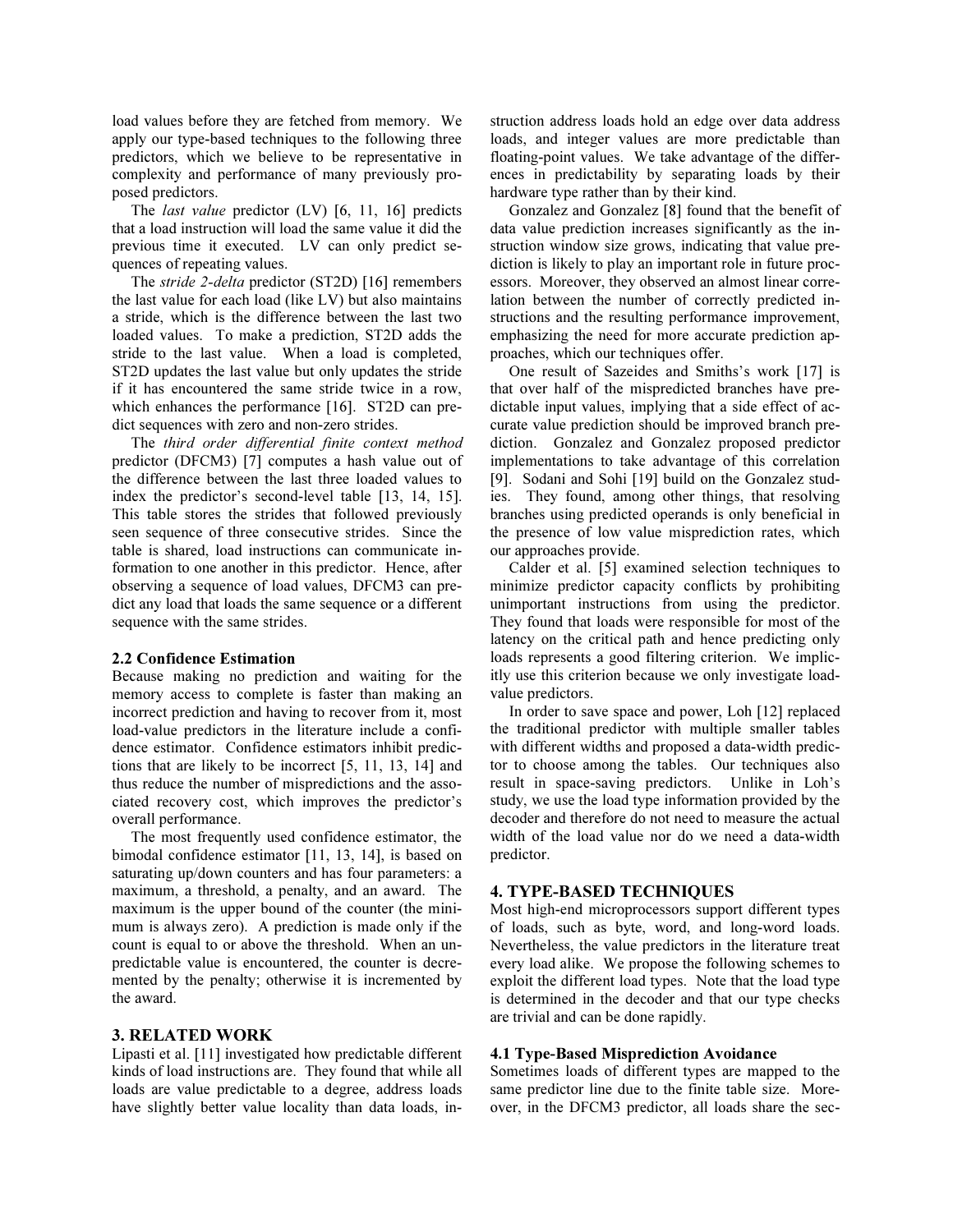ond-level table. Thus, it is possible that a load is predicted using information from another load, which usually results in a costly misprediction. Such detrimental aliasing can often be detected by taking the type of load into account. We propose the following two schemes to avoid such likely mispredictions.

## 4.1.1 'Check'

Many architectures support zero-extended and signextended load values. In the Alpha 21264 ISA, which we use for our study, byte and word loads are zeroextended and long loads are sign-extended to 64 bits. Furthermore, single-precision floating-point loads expand the eight-bit memory-format exponent into an eleven-bit register-format exponent and set the 29 loworder fraction bits to zero [2].

We examine a simple scheme that inhibits predictions that do not match the format prescribed in the ISA for a particular load type. For example, assume a load instruction that expects a zero-extended value. In our scheme, we inhibit all predictions that have a non-zero bit in any bit position that corresponds to the zeroextended portion in the value. Sign-extended and single-to-double converted values can be tested in a similar manner. We call this scheme 'check'.

## 4.1.2 'Type-Tag'

Previously proposed load-value predictors depend on confidence estimation to filter out likely mispredictions. We use the type of a load instruction to further eliminate possible mispredictions. For instance, assume the current load instruction is a byte load and expects a value of 1. Let us further assume the selected predictor line contains a value of 2 from a word load and has a confidence above the threshold. In a conventional predictor a misprediction is made. However, with our 'type-tag' method, the prediction is inhibited due to the type mismatch. Hence, the predictor can identify and inhibit incorrect predictions based on a simple type test and thus avoid the recovery cost. A few additional bits (three in this study) per predictor line are required to record the load type.

### 4.2 Type-Separated Predictor Tables

Splitting larger tables into multiple smaller ones can be beneficial because smaller tables have faster access times. Moreover, having multiple tables allows the direction of different types of load instructions to different tables. Also, it allows each table to be independently optimized to the corresponding load type. We call this scheme 'split'.

The width of a conventional load-value-predictor table is determined by the largest load size. In this experiment, we split the conventional table with its 64-bit entries into four smaller ones of half the height for 8-, 16-, 32-, and 64-bit loads. Note that the 32- and 64-bit tables are shared between integer and floating-point loads. This arrangement results in a slightly lower overall size (in number of bits of storage) but provides space for twice as many load values.

## 4.3 Type-Based Hybrid Predictors

Hybrid predictors combine multiple predictors [4, 14, 20] and employ a selector to decide which component to use for each prediction. We utilize the type of the load instructions to make this decision. Doing so is beneficial as it eliminates the extra storage for the selector. Also, each load only updates one component of the hybrid, thus eliminating the pollution of the other components, which increases the hybrid's effective capacity. This is our 'type-hybrid' scheme.

## 5. METHODOLOGY

All our measurements are performed on a simulator derived from the SimpleScalar/Alpha 3.0 tool set [3], a suite of functional and timing simulation tools for the Alpha ISA. The simulations are execution-driven and include execution down speculative paths until the fault, TLB miss, branch misprediction, or load misspeculation is detected.

# 5.1 Simulation Framework

We simulated a 4-way, 7-stage, superscalar, out-oforder CPU (similar to the Alpha 21264) with a 128 entry instruction window, a 32-entry load/store buffer, a 32-entry 8-way instruction TLB, a 64-entry 8-way data TLB, both with a 30-cycle miss penalty, a 64KB, 2-way 1-cycle L1 instruction cache, a 64KB, 2-way 3-cycle L1 data cache, a unified 4MB, 4-way 20-cycle L2 cache, an 8K-entry hybrid gshare-bimodal branch predictor, four integer ALU units, two floating-point adders and one floating-point MULT/DIV unit. The data cache is write-back and non-blocking with two ports. The caches have a block size of 64 bytes. All functional units except the divide unit are pipelined to allow a new instruction to initiate execution each cycle. It takes 160 cycles to access main memory. This represents our baseline architecture.

We model 2048-entry load-value predictors. The predictors include a bimodal confidence estimator (CE) with three-bit saturating counters with a threshold of five, a penalty of three, and an award of one. We used the same CE configuration for all the predictors and did not vary it for this study. The predictors and confidence estimator are described in Section 2. Each prediction is made after decode, and the predictors are updated as soon as the true load value is available, there are no speculative updates, and an out-of-date prediction is made as long as there are pending updates to the same predictor line. We use the re-fetch misprediction recovery scheme [6]. It is identical to that used for recovering from branch mispredictions. We enable 'al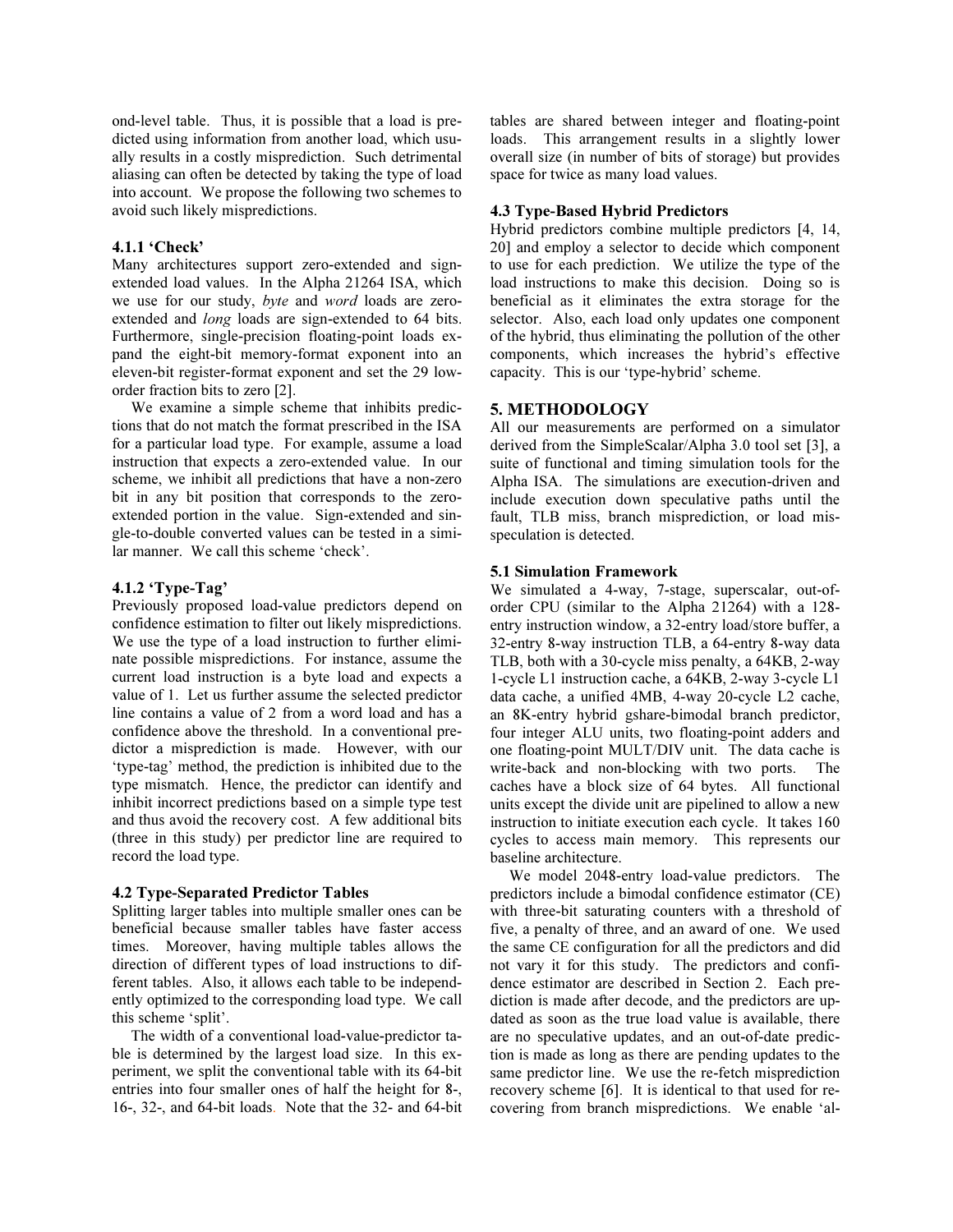ways no alias' dependence prediction (to predict aliases between loads and stores) since we believe future highend CPUs will include a similar feature [10, 13].

## 5.2 Alpha 21264 Load Types

We consider all types of loads that are present in the Alpha 21264 architecture, except VAX and locked loads, which do not occur in our benchmark programs. Table 1 gives information about the load types.

Table 1: Alpha 21264 load types.

| instr     | type                      | special format   | bits |
|-----------|---------------------------|------------------|------|
| ldbu      | byte                      | zero-extended    | 8    |
| Idwu      | word                      | zero-extended    | 16   |
| ldl       | long                      | sign-extended    | 32   |
| ldg, Idgu | quad (aligned, unaligned) |                  | 64   |
| lds       | IEEE single-precision     | single to double | 32   |
| ldt       | IEEE double-precision     |                  | 64   |

## 5.3 Benchmarks

Table 2 describes the twelve C programs from the SPECcpu2000 benchmark suite [1] that we use for our measurements. They were compiled on a DEC Alpha 21264A processor with the DEC C compiler under the OSF/1 v5.1 operating system using a high optimization level. We use the SPEC-provided train inputs. We skipped over the initialization part of each program, which is usually not representative of the general program behavior [18]. Results are then reported for simulating each program for 300 million committed instructions. The remaining three C programs were not used because SimpleScalar could not run those binaries. We further excluded the C++ and Fortran programs due to the lack of a compiler. Table 2 shows the number of instructions (in billions) that we skipped before beginning the cycle-accurate simulations, the number of simulated load instructions (in millions), the percentage of executed instructions that are loads, and the instruction per cycle (IPC) on the baseline processor.

Table 2: Information about the simulated segments.

| program | skipped<br>insts(B) | simulated<br>loads (M) | %<br>loads | base IPC |
|---------|---------------------|------------------------|------------|----------|
| ammp    | 4.2                 | 76                     | 25.2       | 1.415    |
| art     | 3.6                 | 83                     | 27.7       | 0.822    |
| bzip2   | 3.3                 | 76                     | 25.4       | 1.732    |
| crafty  | 3.3                 | 91                     | 30.3       | 1.664    |
| equake  | 4.2                 | 115                    | 38.5       | 1.081    |
| qcc     | 42                  | 102                    | 33.9       | 1470     |
| gzip    | 3.0                 | 64                     | 21.2       | 1.677    |
| mcf     | 12                  | 106                    | 35.3       | 0.623    |
| mesa    | 0.6                 | 65                     | 21.8       | 1.638    |
| twolf   | 4.2                 | 78                     | 25.9       | 1.244    |
| vortex  | 3.3                 | 92                     | 30.8       | 1.557    |
| vpr     | 4.2                 | 100                    | 33.3       | 1.066    |

# 6. RESULTS

# 6.1 Baseline

Figure 1 shows the distribution of the load types for the simulated segment of each of the twelve programs. We find that quad words are loaded most often. On average, *ldbu, ldwu, ldl, ldqu, ldq, lds, and ldt* represent 9.8%, 3.5%, 18.5%, 11.3%, 38.9%, 5.4%, and 12.6% of the loads, respectively. This variety in load type distribution motivates our approaches.



Figure 1: Load type distribution.

To establish a baseline for our type-based predictors, we evaluate the performance of the benchmark programs on our base architecture when traditional (i.e., non-type-based) load-value predictors are used. We find the average prediction coverage of the LV, ST2D and DFCM3 predictors to be 40.2%, 43.8%, and 50.0%, respectively.



Figure 2: Misprediction rate.

Figure 2 shows the percentage of these predictions that is incorrect. For most of the programs, DFCM3 has the highest misprediction rate. This seems contrary to previous research that indicates that context predictors work the best. However, in our study we have observed that context predictors outperform their simpler counterparts when the number of entries are higher than 2048. For smaller sizes, the context predictors do not perform as well. This is because all loads share the second-level table in DFCM3, which increases aliasing. The exception is *ammp*, which probably loads nonstrided sequences that are best captured by DFCM3.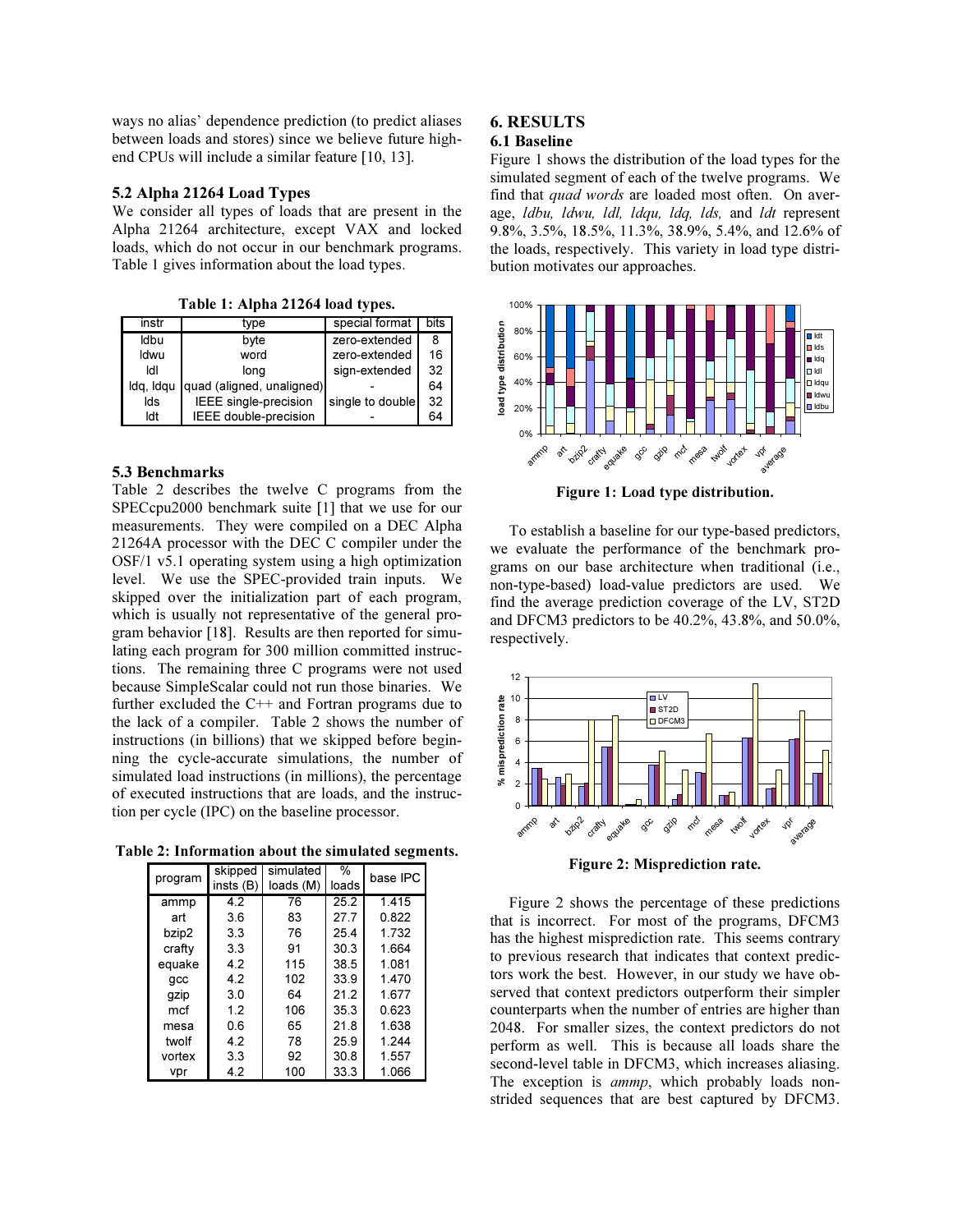Unless otherwise stated, the performance of our typebased techniques in the following subsections is expressed relative to this baseline, which already includes load-value predictors.

# 6.2 'Check'

Our 'check' scheme (Section 4.1.1) inhibits predicted values that do not match the ISA-prescribed formats and thus reduces mispredictions. Figure 3 shows the misprediction reduction over the baseline predictors when we inhibit guaranteed mispredictions using 'check'.

We find that 'check' reduces mispredictions by up to 22%. DFCM3 clearly benefits the most from this technique since all loads share the second-level table. Some of these aliases are caught by 'check'. Note that 'check' will never inhibit a correct prediction.

To support faster clock speeds, processor pipelines are getting longer. Since increasing the number of pipeline stages also increases the misprediction recovery cost, we expect 'check' to become even more helpful in the future.



Figure 3: 'Check' misprediction reduction.

# 6.3 'Type-Tag'

The 'type-tag' approach (Section 4.1.2) inhibits predictions whose types do not match that of the current load instruction. As in 'check', the goal is to reduce mispredictions. Figure 4 shows that 'type-tag' very effectively lowers the misprediction rate (by up to 72%).



Figure 4: 'Type-Tag' misprediction reduction.

While 'check' cannot improve the frequently executed *ldq, ldqu*, and *ldt* instructions, 'type-tag' distinguishes between all seven load types. Interestingly, LV and ST2D benefit more from 'type-tag' than DFCM3. Since LV and ST2D predict values with a constant or a zero stride, it can be inferred that such sequences stem mostly from 64-bit loads whose aliasing cannot be detected by 'check' but is caught by 'type-tag'. It is natural to expect 'type-tag' to subsume 'check'. However, in some cases 'type-tag' inhibits correct predictions. For example, if a byte load expects 0 and the prediction returns a 0 but of type word, 'tag' inhibits the prediction. A program that suffers from this behavior is mesa, where even with a 33% reduction in mispredictions, a slowdown is observed (see Tables 3, 4 and 5). Fortunately, this does not occur often and performance is generally enhanced.

## 6.4 'Split'

The two goals of 'split' are to speed up the predictor access time and to increase the predictor capacity without increasing the number of transistors. Our 'split' scheme allocates separate tables for 8-, 16-, 32- and 64 bit loads. In order not to increase the overall size of the predictor, we reduce the number of lines in each table by a factor of two (Section 4.2). The resulting predictor is 7% smaller (in number of bits of storage) but can hold twice as many entries as the corresponding predictor with a single table.

Figure 5 shows the misprediction reduction of this scheme for the three predictors. mesa benefits the most with 56.8%. We believe this scheme has even more potential since we did not search for the split that gives the optimal performance. *equake* and mcf's performance suffers because they have a highly imbalanced load-type distribution (Figure 1). For instance, over 90% of mcf's loads are 64 bits wide. Reducing the number of lines in the 64-bit table thus increases aliasing and consequently the number of mispredictions. Another potential benefit of 'split' is the ability to predict multiple loads in the same cycle if the loads are of different type.



Figure 5: 'Split' misprediction reduction.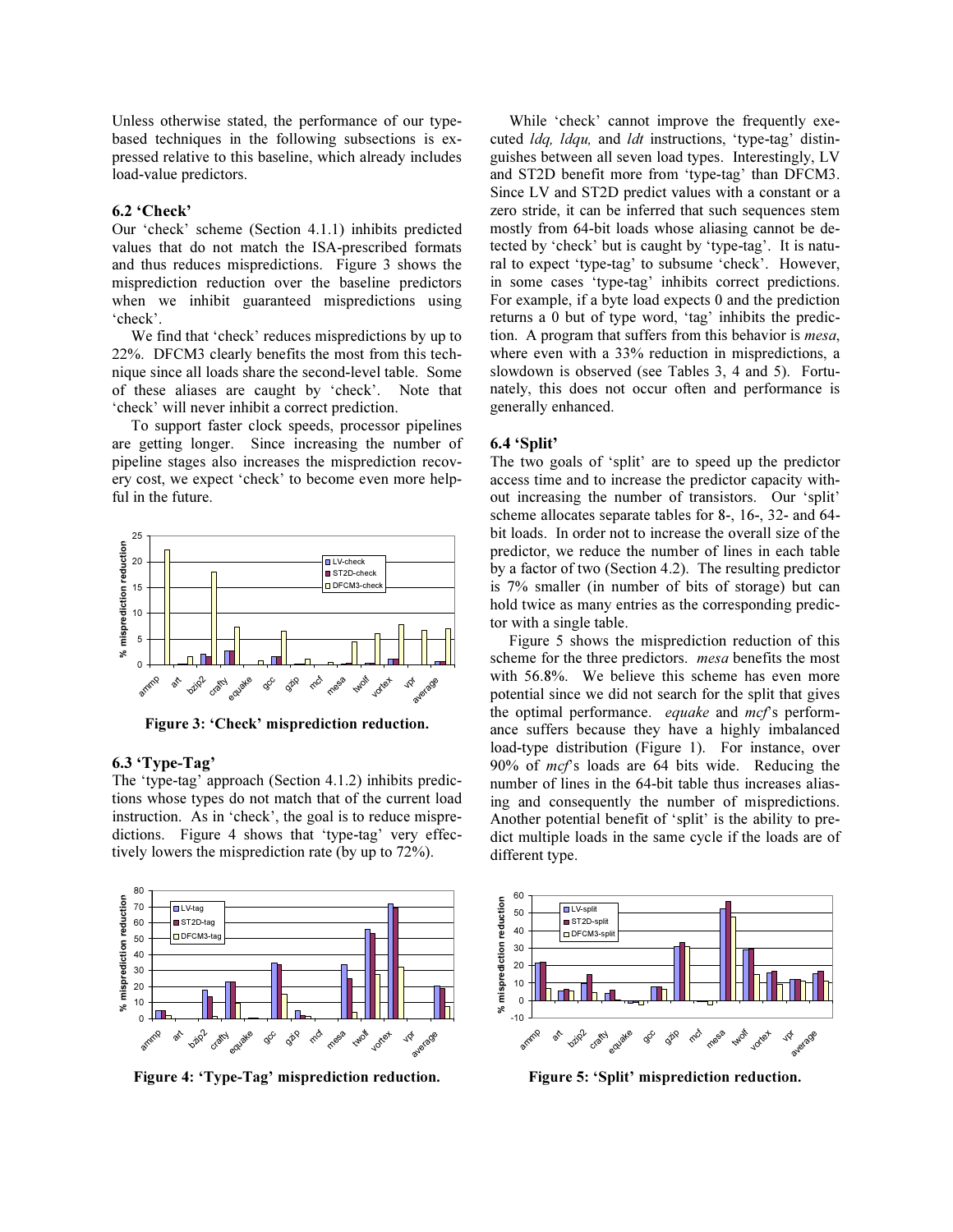# 6.5 Performance

We compare the IPCs of our enhanced predictors to that of the conventional predictors in Tables 3, 4 and 5. We observe that on average LV and ST2D both perform well with 'type-tag' while DFCM3 performs the best with 'check'.

 Table 3: IPCs of LV, LV-check, LV-tag and LVsplit.

| program | LV    | LV-check | LV-tag | LV-split |
|---------|-------|----------|--------|----------|
| ammp    | 1.416 | 1.423    | 1.438  | 1.432    |
| art     | 1.182 | 1.188    | 1.196  | 1.201    |
| bzip2   | 1.791 | 1.802    | 1.816  | 1.807    |
| crafty  | 1.707 | 1.719    | 1.738  | 1.709    |
| equake  | 1.119 | 1.125    | 1.133  | 1.134    |
| qcc     | 1.504 | 1.512    | 1.527  | 1.523    |
| gzip    | 1.712 | 1.721    | 1.737  | 1.732    |
| mcf     | 0.656 | 0.660    | 0.666  | 0.662    |
| mesa    | 2.061 | 2.071    | 2.027  | 2.054    |
| twolf   | 1.267 | 1.273    | 1.299  | 1.284    |
| vortex  | 1.840 | 1.858    | 1.886  | 1.891    |
| vpr     | 1.219 | 1.225    | 1.237  | 1.234    |
| average | 1.456 | 1.465    | 1.475  | 1.472    |
|         |       |          |        |          |

Table 4: IPCs of ST2D, ST2D-check, ST2D-tag and ST2D-split.

| program | ST2D  | ST2D-check | ST2D-tag | ST2D-split |
|---------|-------|------------|----------|------------|
| ammp    | 1.418 | 1.425      | 1.440    | 1.433      |
| art     | 1.228 | 1.234      | 1.243    | 1.249      |
| bzip2   | 1.792 | 1.803      | 1.817    | 1.808      |
| crafty  | 1.706 | 1.720      | 1.738    | 1.709      |
| equake  | 1.123 | 1.129      | 1.136    | 1.127      |
| qcc     | 1.506 | 1.517      | 1.533    | 1.525      |
| gzip    | 1.745 | 1.755      | 1.774    | 1.766      |
| mcf     | 0.658 | 0.661      | 0.668    | 0.654      |
| mesa    | 2.059 | 2.071      | 2.024    | 2.071      |
| twolf   | 1.268 | 1.274      | 1.300    | 1.284      |
| vortex  | 1.852 | 1.876      | 1.901    | 1.903      |
| vpr     | 1.221 | 1.227      | 1.239    | 1.236      |
| average | 1.465 | 1.474      | 1.484    | 1.480      |
|         |       |            |          |            |

Table 5: IPCs of DFCM3, DFCM3-check, DFCM3 tag and DFCM-split.

| program | DFCM3 | DFCM3-check   DFCM3-taq |         | DFCM3-split |
|---------|-------|-------------------------|---------|-------------|
| ammp    | 1.439 | 1.456                   | 1.454   | 1.427       |
|         |       |                         |         |             |
| art     | 1.194 | 1.207                   | 1.204   | 1.227       |
| bzip2   | 1.734 | 1.773                   | 1.735   | 1.731       |
| crafty  | 1.695 | 1716                    | 1 7 1 2 | 1.698       |
| equake  | 1.224 | 1.237                   | 1.233   | 1 2 1 5     |
| qcc     | 1.507 | 1.524                   | 1.525   | 1.529       |
| gzip    | 1.733 | 1.750                   | 1.747   | 1.752       |
| mcf     | 0.661 | 0.667                   | 0.667   | 0.653       |
| mesa    | 2.089 | 2.111                   | 2.016   | 2.107       |
| twolf   | 1.260 | 1.274                   | 1.283   | 1.276       |
| vortex  | 1.862 | 1.895                   | 1.892   | 1.938       |
| vpr     | 1.190 | 1.203                   | 1.202   | 1.217       |
| average | 1.466 | 1.484                   | 1.473   | 1.481       |

## 6.6 'Type-Hybrid'

As discussed in Section 4.3, hybrid predictors can deliver better performance than unit predictors. However, instead of using a meta predictor as the component selector, we propose using the load type. The goals of 'type-hybrid' are to speed up the predictor access and to eliminate the storage requirement of the traditional selector. Figure 6 shows the average predictability by type of the twelve programs. The predictability of a load is defined as the percentage of correct predictions when all the loads are predicted, i.e., no confidence estimator is used to filter out unpredictable loads. This gives us a better picture of which predictor favors which load type. Also, we generated the predictability data using functional simulation and, therefore, the predictors are updated immediately. In the cycle-accurate simulations, the predictors are updated at commit, resulting in some predictions being made with stale data.



Figure 6: Average load-type predictability.

To determine which hybrid component should be used to predict the different load types in each program, we used cross-validation. For example, the configuration used to predict twolf was based on the average load-type predictability of the other eleven programs. We used this approach because we do not expect designers to change the mapping for each program that runs on a CPU, i.e., only one mapping is used for all programs. Cross-validation determines how well our approach would work if a designer chose a mapping with no prior knowledge of the programs that will be run on the processor.

We compare the performance of our 'type-hybrid' with a traditional hybrid, both of which include an LV, ST2D, and a DFCM3 component. In the traditional hybrid, the component with the highest confidence is chosen to make the prediction. We observe that our type-based hybrid reduces mispredictions by up to about 60% on average.

It is evident from the IPC results in Table 6 that 'type-hybrid' outperforms the traditional hybrid with the exception of *equake* and mcf. Note that our technique eliminates the storage requirement of the selector, resulting in a reduction in the overall predictor size and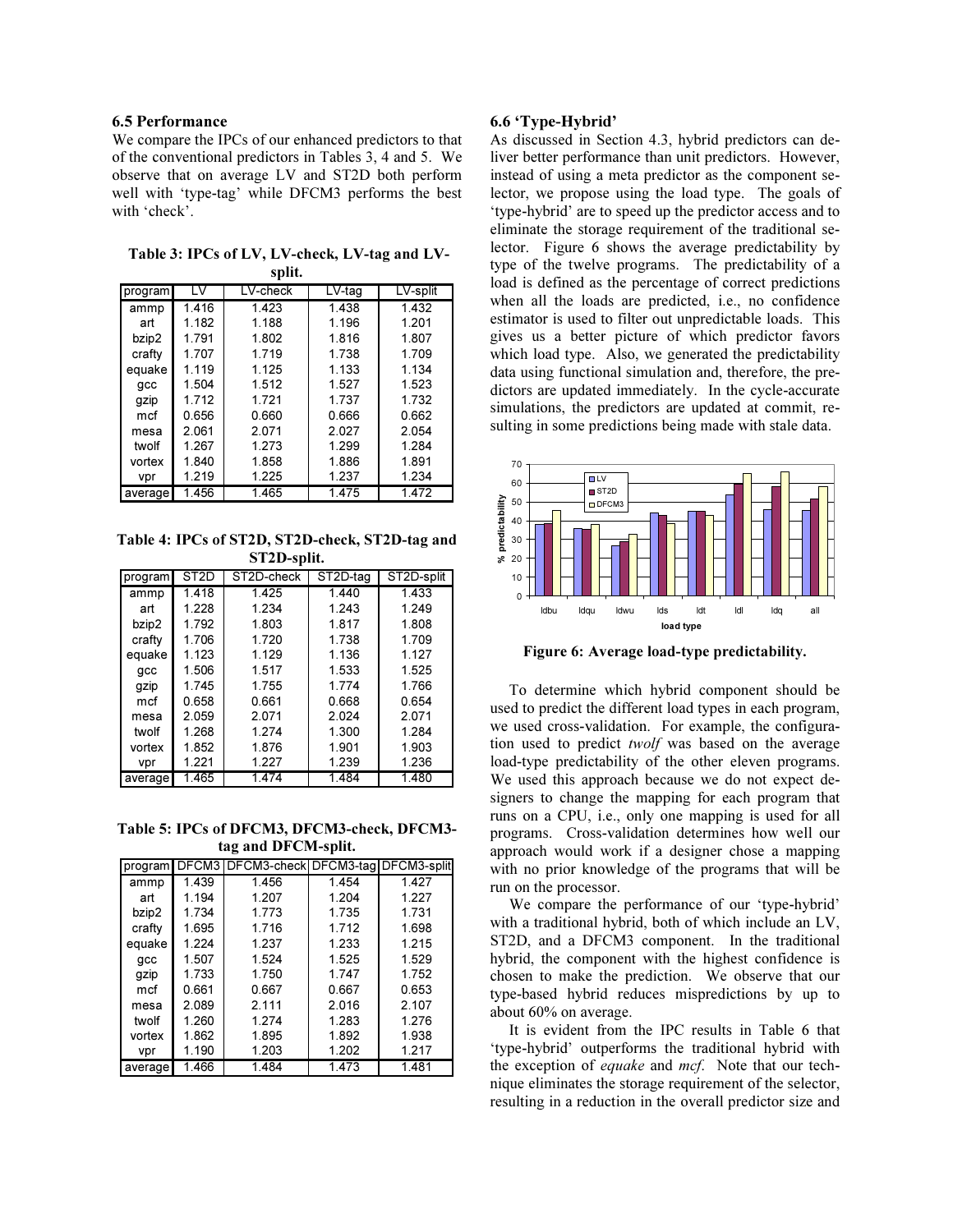power consumption. It also speeds up the predictor access because no selector needs to be accessed or updated. The improvement in performance, shown in Table 6, is solely due to the reduction in mispredictions and the larger effective capacity. Note that our performance gains from value prediction are lower than those published elsewhere because we include a loadstore dependence predictor in our CPU.

Note that 'check' or 'type-tag' can be combined with 'type-hybrid' to obtain even more benefit.

Table 6: IPCs of traditional hybrid and 'typehybrid'.

|         | traditional-hybrid | type-hybrid |
|---------|--------------------|-------------|
| ammp    | 1.449              | 1.452       |
| art     | 1 2 1 5            | 1.216       |
| bzip2   | 1.830              | 1.832       |
| crafty  | 1.743              | 1 747       |
| equake  | 1 1 4 6            | 1.130       |
| gcc     | 1.536              | 1.541       |
| gzip    | 1.783              | 1.791       |
| mcf     | 0.672              | 0.664       |
| mesa    | 2.110              | 2.119       |
| twolf   | 1.295              | 1.299       |
| vortex  | 1.879              | 1.886       |
| vpr     | 1.251              | 1.254       |
| average | 1.492              | 1.494       |

# 7. CONCLUSIONS

Load instructions represent a large and growing performance bottleneck in microprocessors because of the gap between CPU and memory speeds. Load-value prediction addresses this problem by predicting the value a load instruction will fetch so that dependent instructions do not have to wait for the memory to supply the data. Unfortunately, costly mispredictions reduce the overall benefit of load-value prediction.

Previous studies treat all loads alike. We take advantage of the load type (byte, word, etc.) provided by the decoder to design more accurate and faster predictors with little additional hardware. We find that our type-based techniques can significantly reduce the misprediction rates and thus increase the speedup delivered by load-value predictors. Furthermore, we show that it is possible to split predictor tables into smaller tables, which have faster access times, without hurting prediction accuracy. Finally, we demonstrate that the type of a load can effectively serve as the component selector in a hybrid predictor, obviating the need for a separate selector.

# 8. ACKNOWLEDGEMENT

This work has been supported by the National Science Foundation (NSF) under Award #0208567.

## 9. REFERENCES

- [1] SPECcpu2000 benchmarks. http://www.spec.org/ osg/cpu2000
- [2] Alpha Architecture Reference Manual. Fourth Edition. ftp.compaq.com/pub/products/alphaCPUdocs/alpha\_arch\_ref.pdf
- [3] T. Burger, T. Austin. The SimpleScalar Tool Set, version 2.0. ACM SIGARCH Computer Architecture News, 1997.
- [4] M. Burtscher, B. G. Zorn. Hybrid Load-Value Predictors. IEEE Transaction on Computers, Vol. 51:7, 2002, pp. 759-774.
- [5] B. Calder, G. Reinman, D. M. Tullsen. Selective Value Prediction.  $26^{th}$  Annual Int. Symposium on Computer Architecture, 1999, pp. 64-74.
- [6] F. Gabbay. Speculative Execution Based on Value Prediction. Technical Report 1080, Department of Electrical Engineering, Technion-Israel Institue of Technology, 1996.
- [7] B. Goeman, H. V. Dierendonck, K. DeBosschere. Differential FCM: Increasing Value Prediction Accuracy by Improving Table Usage Efficiency. 7th International Symposium on High-Performance Computer Architecture, 2001, pp. 207-216.
- [8] J. Gonzalez, A. Gonzalez. The Potential of Data Value Speculation to Boost ILP.  $12^{th}$  International Conference on Supercomputing, 1998, pp. 21-28.
- [9] J. Gonzalez, A. Gonzalez. Control-Flow Speculation through Value Prediction for Superscalar Processors. International Conference on Parallel Architectures and Compilation Techniques, 1999, pp. 57-65.
- [10] R. E. Kessler, E. J. McLellan, D. A. Webb. The Alpha 21264 Microprocessor Architecture. International Conference on Computer Design, 1998, pp. 90-95.
- [11] M. H. Lipasti, C. B. Wilkerson, J. P. Shen. Value Locality and Load Value Prediction. Second International Conference on Architectural Support for Programming Languages and Operating Systems, 1996, pp. 138-147.
- [12] G. H. Loh. Width-Partitioned Load Value Predictors. Journal of Instruction-Level Parallelism, 2003, pp. 1-23.
- [13] G. Reinman, B. Calder. Predictive Techniques for Aggressive Load Speculation.  $31^{st}$  IEEE/ACM International Symposium on Microarchitecture, 1998, pp. 127-137.
- [14] B. Rychlik, J. Faistl, B. Krug, J. P. Shen. Efficacy and Performance Impact of Value Prediction. International Conference on Parallel Architectures and Compilation Techniques, 1998, pp. 148-154.
- [15] Y. Sazeides, J. E. Smith. Implementations of Context Based Value Predictors. Technical Re-